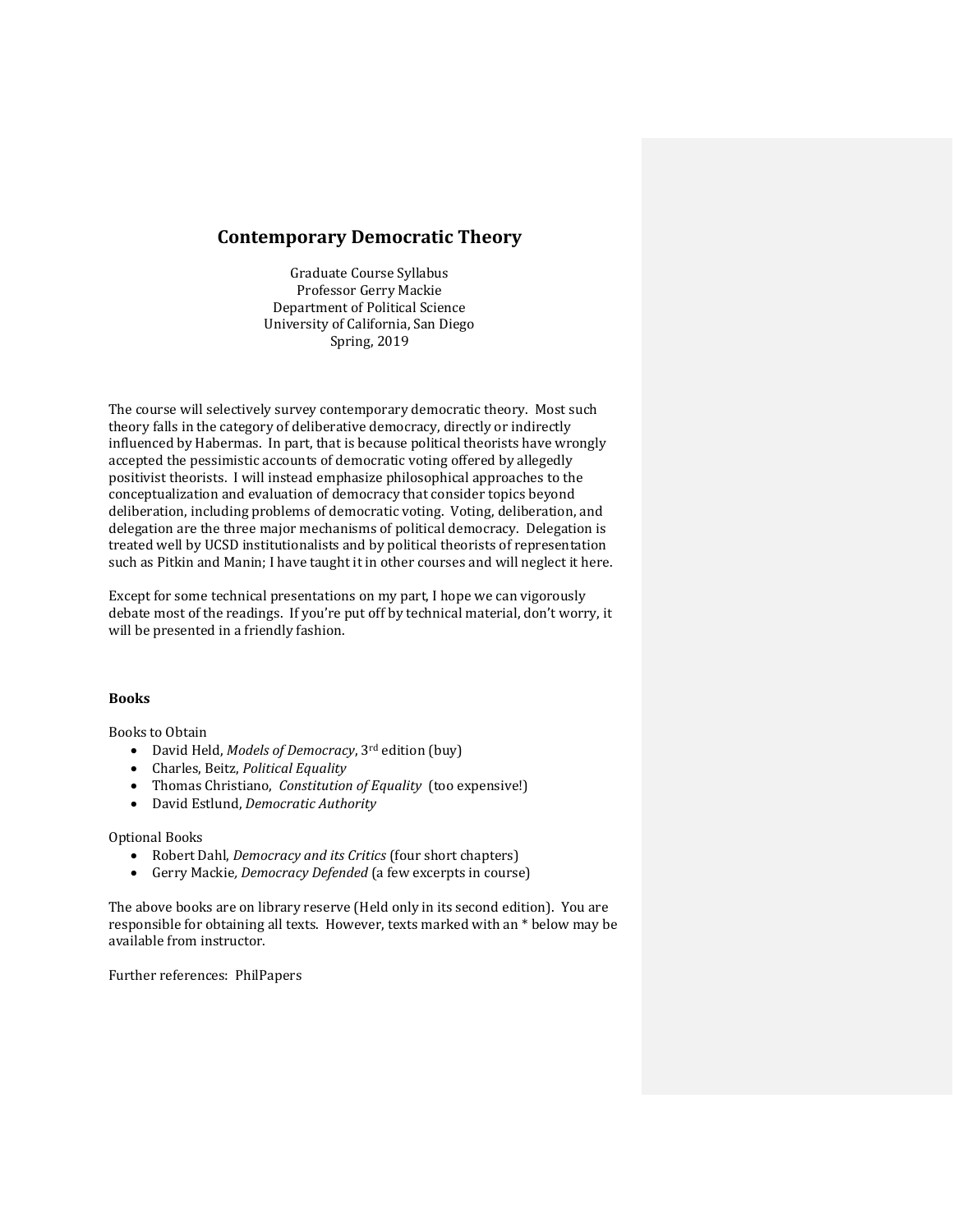## **Schedule**

Week 1. Introduction.

• Held, *Models of Democracy*, 3rd edition, 1, 2, 3, 5, 6, 7, 9; look at all diagrams; remaining chapters are recommended. **Read before quarter begins.** This text fills in historical background, and will allow us to proceed immediately to contemporary theory in week 2.

History of democracy, for your future reference:

- Bernard Manin, *Principles of Representative Government*
- Josep Colomer, *Political Institutions* (ignore his Rikerian framework)
- John Dunn, ed. *Democracy: The Unfinished Journey*
- John Dunn, *Setting the People Free: The Story of Democracy* Second Edition

Week 2. The Value of Democracy

• Beitz, *Political Equality*, Preface, Intro, and Part I, ix-119

Student presentations: Hyland, Beitz Intro, Beitz 1, Beitz 2, Beitz 3, Beitz 4, Beitz 5

Week 3. Arneson, Waldron, Dahl

- Arneson, Democracy is Not Intrinsically Just <http://philosophy.ucsd.edu/faculty/rarneson/democracyandjustice1.pdf>
- Christiano on Waldron, *Law and Philosophy* **19:** 513–543, 2000. http://www.springerlink.com/content/t423242443x451q2/fulltext.pdf
- JEREMY WALDRON ,The Core of the Case Against Judicial Review, , 115 Yale L.J. 1346, via UC Library Lexis-Nexis
- Robert Dahl, *Democracy and its Critics*, chs. 6, 7, 8, 13.

Student Presentations: Arneson, Christiano on Waldron, Waldron, Dahl 6 and 7, Dahl 8 and 13.

Week 4. Social Choice Theory

- \*Mackie, *Democracy Defended*, pp.5-9
- \*
- \*Mackie on Arrow theorem, *Democracy Defended* , 72-82, 92-94, and Ch. 6
- \*Davies and Shah, Intuitive Preference Aggregation (just focus on their empirical results)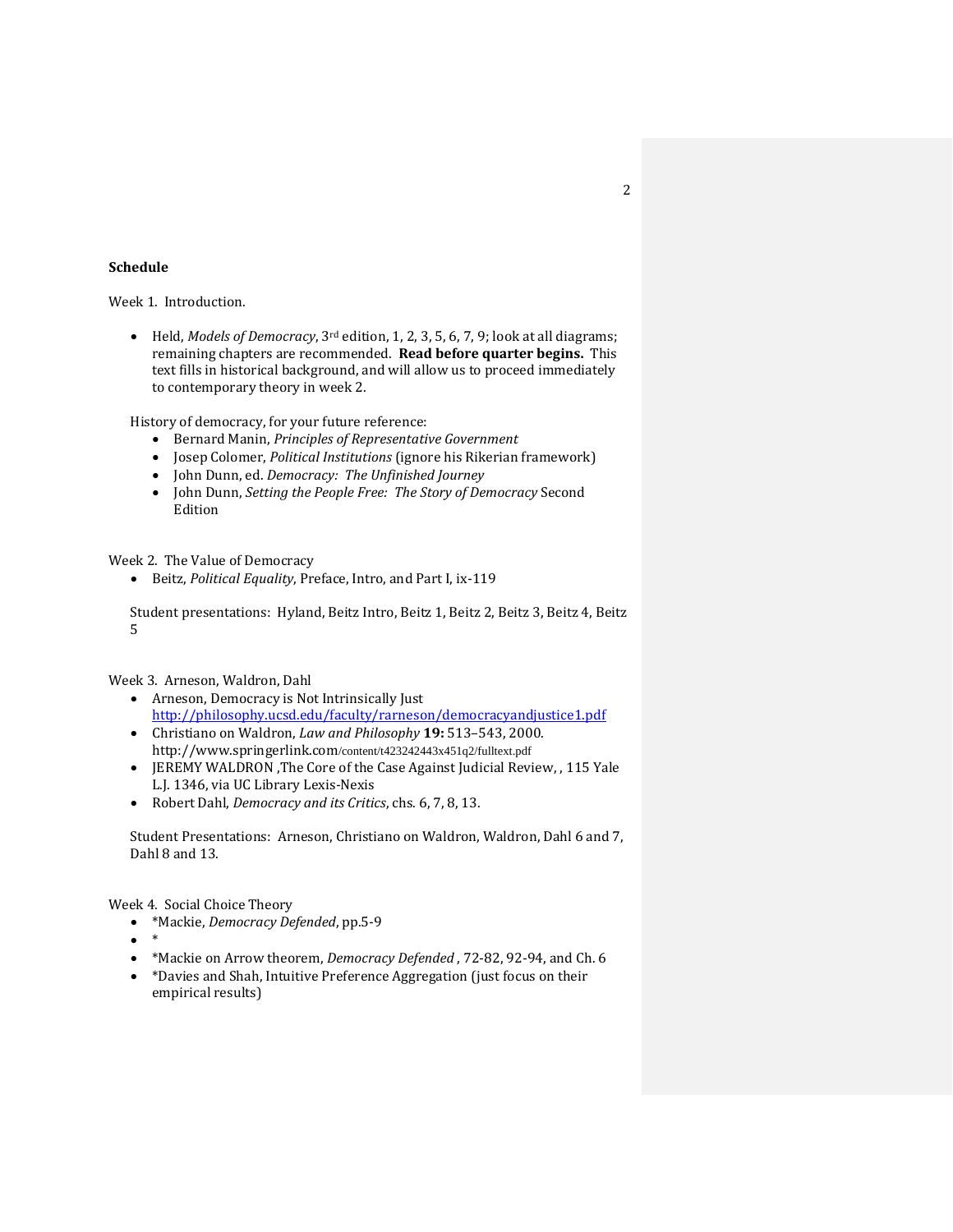• Lehtinen, Farewell to IIA, [http://philsci](http://philsci-archive.pitt.edu/archive/00003429/01/fiia.pdf)[archive.pitt.edu/archive/00003429/01/fiia.pdf](http://philsci-archive.pitt.edu/archive/00003429/01/fiia.pdf) 

Student Presentations: Instructor will present all.

Further Reading

- Tideman, *Collective Decisions and Voting* (please don't recall it from me). Best. Comprehensive and realistic evaluations of social choice.
- Anything popular by Donald Saari: *Disposing Dictators. Chaotic Elections*. *Decisions and Elections*. He is now the giant in social choice theory. Spectacular, but not sufficiently realistic, and better at mathematics than argument.
- Wikipedia on voting rules (beware of fanaticism)

Week 5. Risse on Majority Voting

- \*Mackie on alternative voting rules, *Democracy Defended*, Ch. 3
- Regenwetter, Behavioral Social Choice, <http://rstb.royalsocietypublishing.org/content/364/1518/833.abstract> (just glance at sections 2 and 5)
- •

Optional!!! Controversy between Risse and Saari on Condorcet vs. Borda rules

Student Presentations: Mackie, Risse 2004, Risse 2009-1, Risse 2009-2, Brams. If someone is interested, they could present on the Risse-Saari controversy, but it is not required of anybody.

Week 6. Information Aggregation; Condorcet Jury Theorem

- Grofman and Feld, Rousseau's General Will: A Condorcetian Perspective. <http://www.jstor.org/stable/1957401>
- \*Scott Page, The Difference, Chs. 7-8
- List and Goodin, Epistemic Democracy, [http://www3.interscience.wiley.com/cgi](http://www3.interscience.wiley.com/cgi-bin/fulltext/118998837/PDFSTART)[bin/fulltext/118998837/PDFSTART](http://www3.interscience.wiley.com/cgi-bin/fulltext/118998837/PDFSTART)
- \*Landemore, Democratic Reason
- Estlund, *Democratic Authority*, Ch. 12.
- List and others, Bees, Independence, and Interdependence [http://www.ma.rhbnc.ac.uk/~elsholtz/WWW/papers/papers28listelsholtzs](http://www.ma.rhbnc.ac.uk/~elsholtz/WWW/papers/papers28listelsholtzseeley.pdf) [eeley.pdf](http://www.ma.rhbnc.ac.uk/~elsholtz/WWW/papers/papers28listelsholtzseeley.pdf)
- The Doctrinal Parado[x http://personal.lse.ac.uk/LIST/doctrinalparadox.htm](http://personal.lse.ac.uk/LIST/doctrinalparadox.htm)

**Commented [GM1]:** Should know maybe. But as with most "paradoxes" I find it unfruitful.

Optional!

3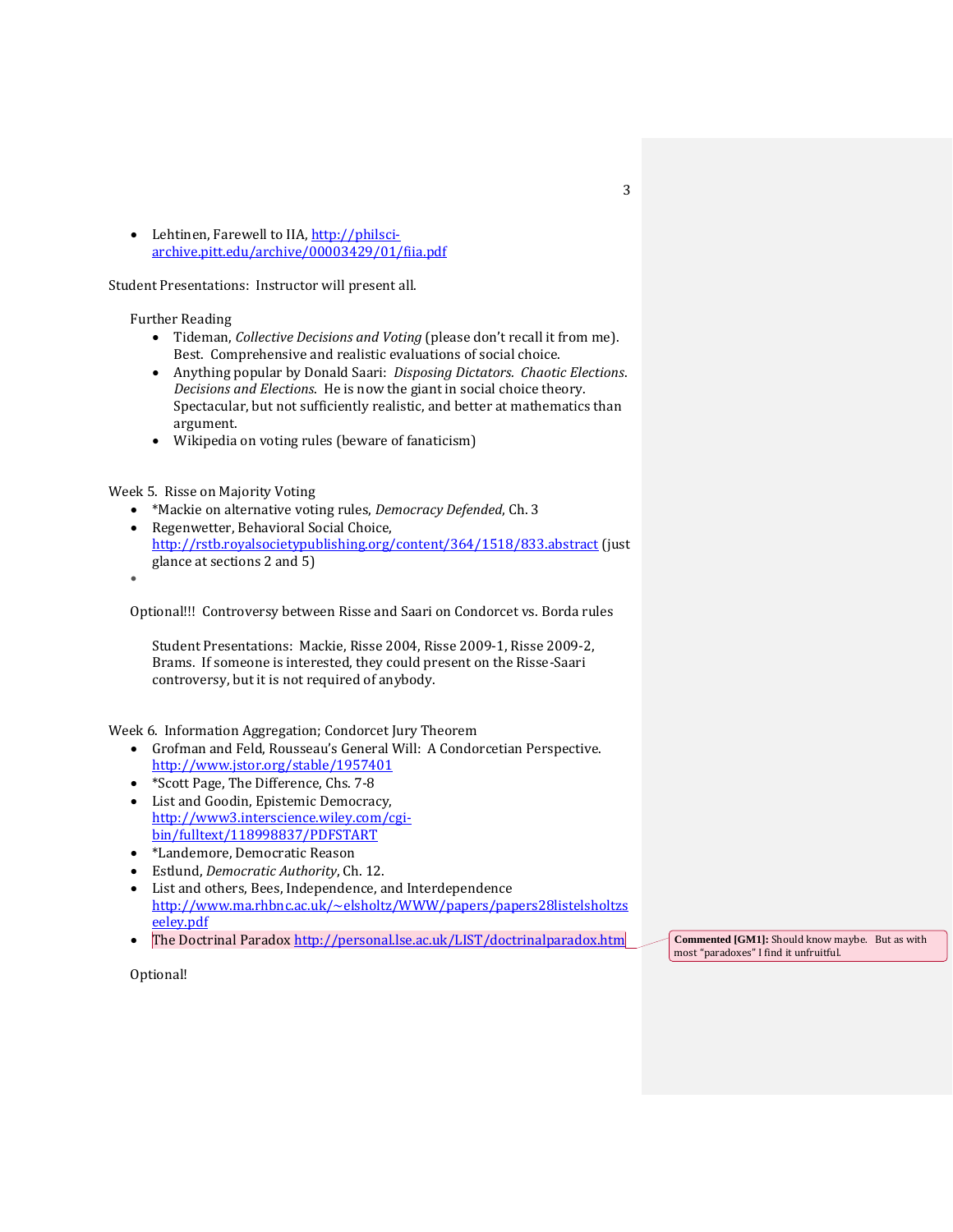Student Presentations: Page, List and Goodin, Landemore, Estlund, List, Doctrinal Paradox

Week 7. Tom Christiano, *The Constitution of Equality*

- SKIM, chs.  $1, 2, 4$
- Read chs.  $3, 6, 7$

Student Presentations: Chs. 1-2, 3, 4, 6, 7

Week 8. Deliberation

- \*Mackie, Deliberation but Voting Too
- \*Mark Warren, Deliberative Democracy (Habermasian)
- \*Cohen, Deliberation and Democratic Legitimacy (Rawls meets Habermas)
- Dennis Thompson, Deliberative Democratic Theory and Empirical Political Science [http://arjournals.annualreviews.org/doi/pdf/10.1146/annurev.polisci.11.0](http://arjournals.annualreviews.org/doi/pdf/10.1146/annurev.polisci.11.081306.070555) [81306.070555](http://arjournals.annualreviews.org/doi/pdf/10.1146/annurev.polisci.11.081306.070555)
- Diane Mutz, Is Deliberative Democracy a Falsifiable Theory? [http://arjournals.annualreviews.org/doi/abs/10.1146/annurev.polisci.11.0](http://arjournals.annualreviews.org/doi/abs/10.1146/annurev.polisci.11.081306.070308) [81306.070308](http://arjournals.annualreviews.org/doi/abs/10.1146/annurev.polisci.11.081306.070308)
- JPP 2010, Toward More Realistic Models of Deliberative Democracy [http://www3.interscience.wiley.com/cgi](http://www3.interscience.wiley.com/cgi-bin/fulltext/122421558/PDFSTART)[bin/fulltext/122421558/PDFSTART](http://www3.interscience.wiley.com/cgi-bin/fulltext/122421558/PDFSTART)
- JPP 2010, Self-Interest and Power in Deliberative Democracy [http://www3.interscience.wiley.com/cgi](http://www3.interscience.wiley.com/cgi-bin/fulltext/122663020/PDFSTART)[bin/fulltext/122663020/PDFSTART](http://www3.interscience.wiley.com/cgi-bin/fulltext/122663020/PDFSTART)

Optional

- Ask instructor for further material on public deliberation.
- Christiano, Constitution of Equality, Ch. 5

Student Presentations: Warren, Cohen, Thompson, Mutz, JPPa, JPPb

Week 9. David Estlund, *Democratic Authority*

- Read chs. 1, 4, 5, 6
- Other chapters optional

Student Presentations: 1, 4, 5, 6,

Week 10. Student Choice Class choice of one of the following topics for the tenth week.